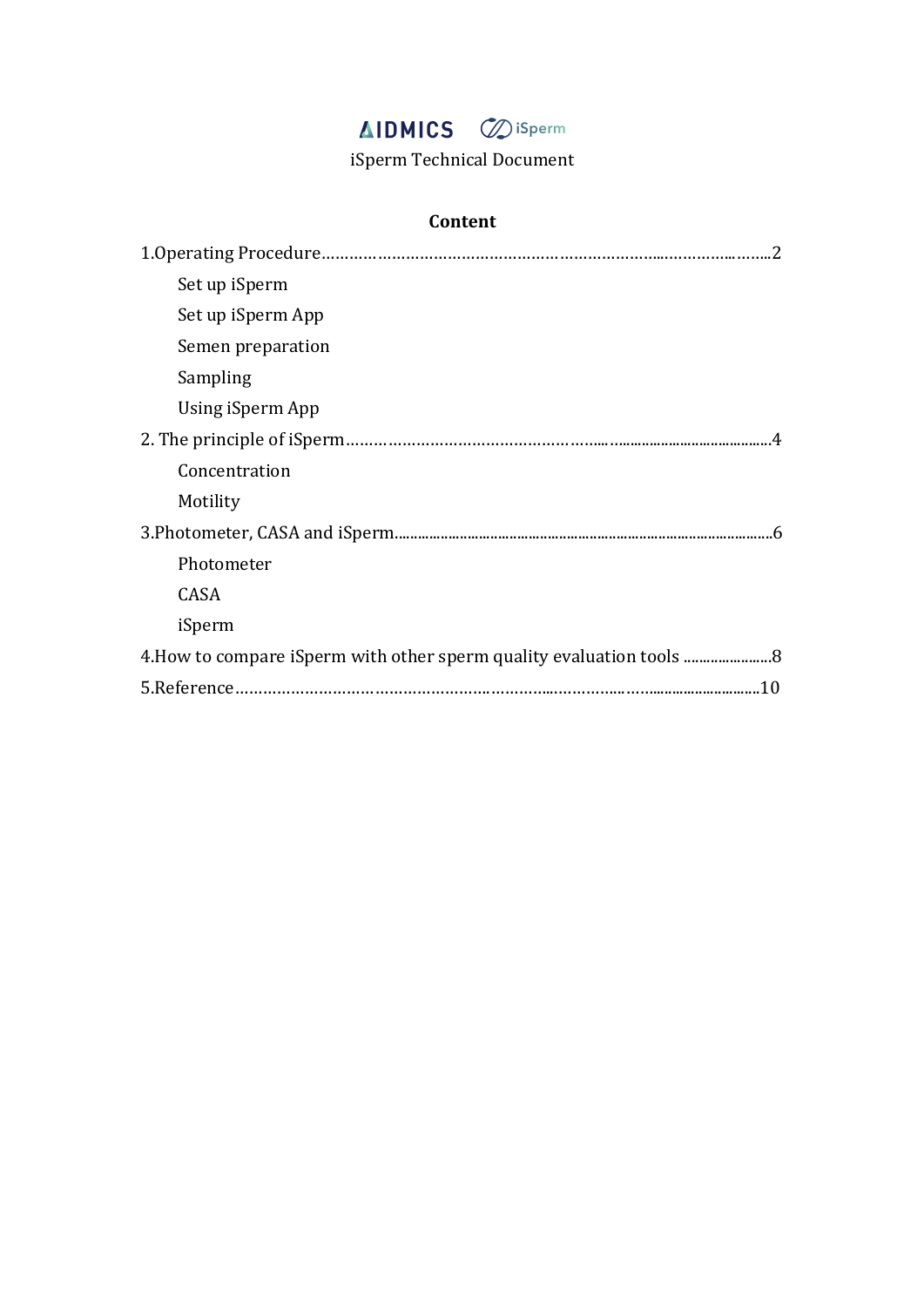### 1. Operating Procedure

Here is the reminder of the iSperm testing procedures. Please read the distributer guideline and watch tutorial video for detailed procedure before reading this technical document and starting iSperm.

- (1) Set up iSperm.
	- I. Combine the case and your iPad.
	- II. Check whether the light field of Microscopic Optical Lens Module is in the middle of the screen field.
	- III. Check whether the light source is working.
	- IV. Insert the heater over the optical lens sleeve. Connect the heater to the power until the LED indicator light starts twinkling.
- (2) Set up iSperm App.
	- I. Make sure the app on your iPad is the latest version.
	- II. Turn on the video saving function. Though it is optional, the videos can help us clarify the problems when you encounter them.
- (3) Semen preparation.
	- I. Semen is emulsive and agglutinated easily, so make sure the semen sample is mixed evenly.
	- II. Due to biomechanical properties, refrigerated semen should be kept at room temperature for at least 20 minutes before evaluation. Thus, make sure refrigerated sperm recover to the normal motile state.
- (4) Sampling.
	- I. Please keep the light source vertically when you dip the Base Chip in the center of the cup and push the Base Chip vertically into the Cover Chip.
	- II. Remember to pair up base chip and cover chip before you insert the light source into the sleeve of the optical lens.
	- III. The chips are paired up perfectly when there is a "click" sound. If the chips are paired up inadequately, the sample in the chip will drift and affect the result.
- (5) Using iSperm App.
	- I. Please place iPad mini on the desk with the screen facing up, holding iPad when analyzing will affect the result.
	- II. The software uses video to analyze semen. Dirt, bubbles and drift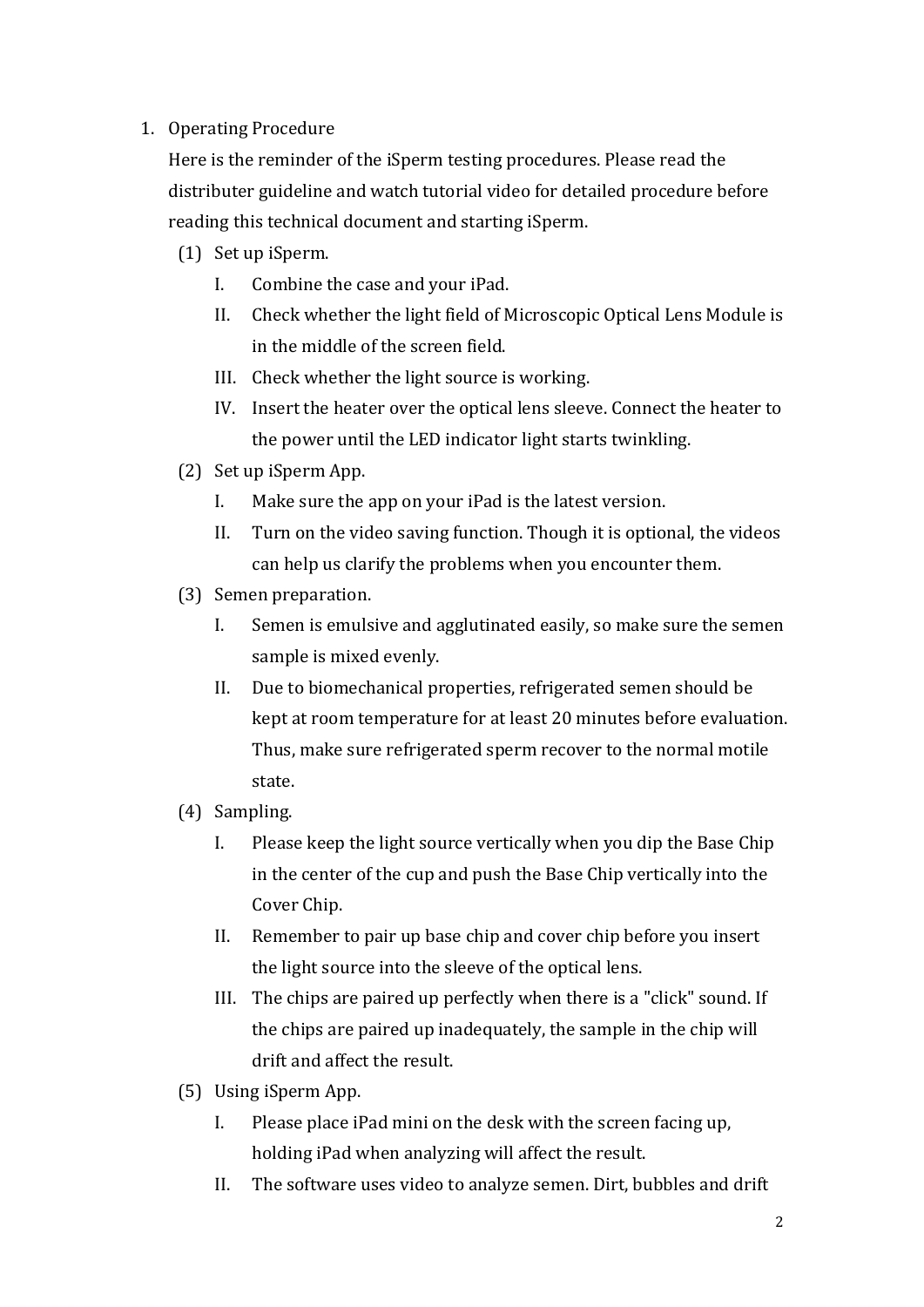will affect the result.

- III. Please analyze the sample within 1 minute after sampling. Do not test the same chip many times. Because the space in the sampling chip is small and according to the biological properties, semen will agglutinate within 1 minute and affect the results.
- IV. If you want to compare two sets of iSperm, please use two sets of chips from the same sample. Do not try to test one set of chip with two iPads. The process of switching chips to another iPad will cause unpredictable error.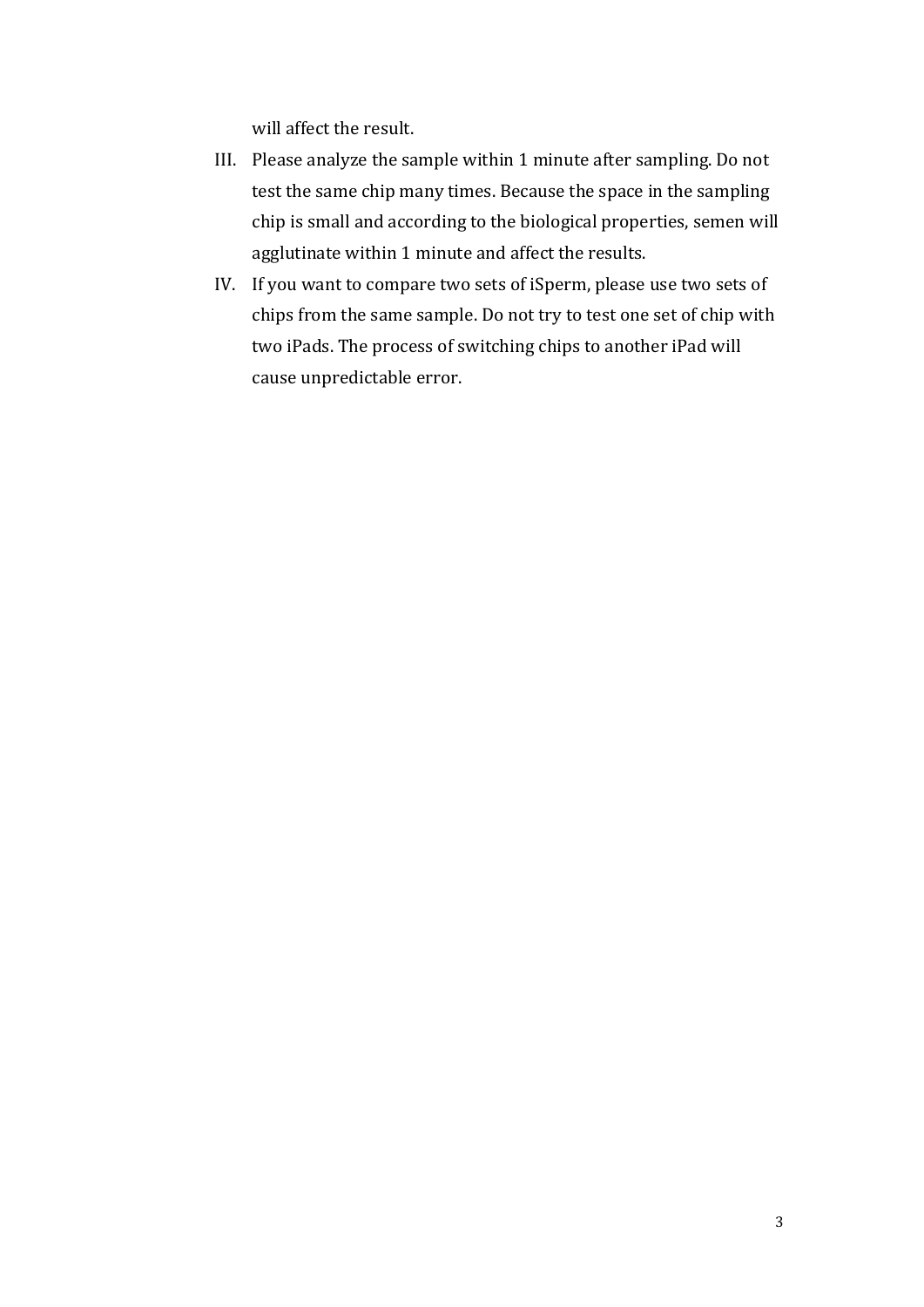#### 2. The principle of iSperm

Concentration:

The process of total sperm algorithm and motile sperm algorithm are described in motility section. Here we discuss the adjustment of the concentration algorithm of iSperm. There are three concerns when we adjust the concentration algorithm.

- (1) The distribution of sample concentrations.
- $(2)$  The number of chips.

(3) The linear relationship of different concentration.

| Mini1.iOS 9.3          | iSperm Swine (4.0.26) |                |        |        |        |        |       |       |       |                  |
|------------------------|-----------------------|----------------|--------|--------|--------|--------|-------|-------|-------|------------------|
| <b>Estimated Conc.</b> | 1158.00               | 772.00         | 579.00 | 386,00 | 231.60 | 115.80 | 77.20 | 57.90 | 38.60 | 23.16            |
|                        |                       |                |        |        |        |        |       |       |       |                  |
| <b>Number</b>          |                       | $\overline{2}$ | 3      | 4      | 5      | 6      |       | 8     | 9     | 10 <sup>10</sup> |
| Chip 1                 | 130.42                | 766.61         | 528.89 | 387.82 | 227.23 | 109.19 | 76.91 | 57.58 | 39.56 | 24.60            |
| Chip 2                 | 116.83                | 729.97         | 542.14 | 382.66 | 217.05 | 116.20 | 77.88 | 55.69 | 35.87 | 21.34            |
| Chip 3                 | 1115.23               | 767.60         | 552.25 | 356.86 | 226.38 | 105.16 | 72.59 | 52.04 | 36.70 | 23.13            |
| Chip 4                 | 109.71                | 712.16         | 552.08 | 329.83 | 219.82 | 115.90 | 78.65 | 55.39 | 40.18 | 26.37            |
| Chip <sub>5</sub>      | 1315.23               | 727.32         | 577.09 | 366.04 | 233.12 | 110.07 | 77.30 | 57.17 | 37.33 | 22.44            |
|                        |                       |                |        |        |        |        |       |       |       |                  |
| <b>Makler Counter</b>  | 1118.00               | 745.33         | 559.00 | 372.67 | 223.60 | 111.80 | 74.53 | 55.90 | 37.27 | 22.36            |

Form. 1 The concentration data sheet

As shown in Form.1, take iSperm Swine for example. First, we will estimate the concentration of original semen by using iSperm. And we will dilute the original semen into 10 different concentrations (about 0.6-fold dilution) from 1158 to 23 million/ml.

Second, we dipped 5 chips in every concentration and recorded 1 video from each chip. Thus, we will get 50 videos in total (5 chips  $*$  10 concentrations). 

Then, we counted the lowest concentration by Makler cell-counting chamber because the lowest concentration is in the concentration accuracy interval of Makler cell-counting chamber.

We got 22.36 from Concentration Number 10 by Makler and we multiplied the dilution rate in order to know the exact concentration of these 10 concentrations.

After going through the process above, we will know the linear relationship between different concentration and sampling error of different chips. These data help us doing the adjustment of the concentration algorithm.

### Motility:

The process of counting total sperms and motile sperms are shown in Fig.1. The motile sperm algorithm firstly acquires frames from the sperm video. The rectangular region in the center is cropped from each frame for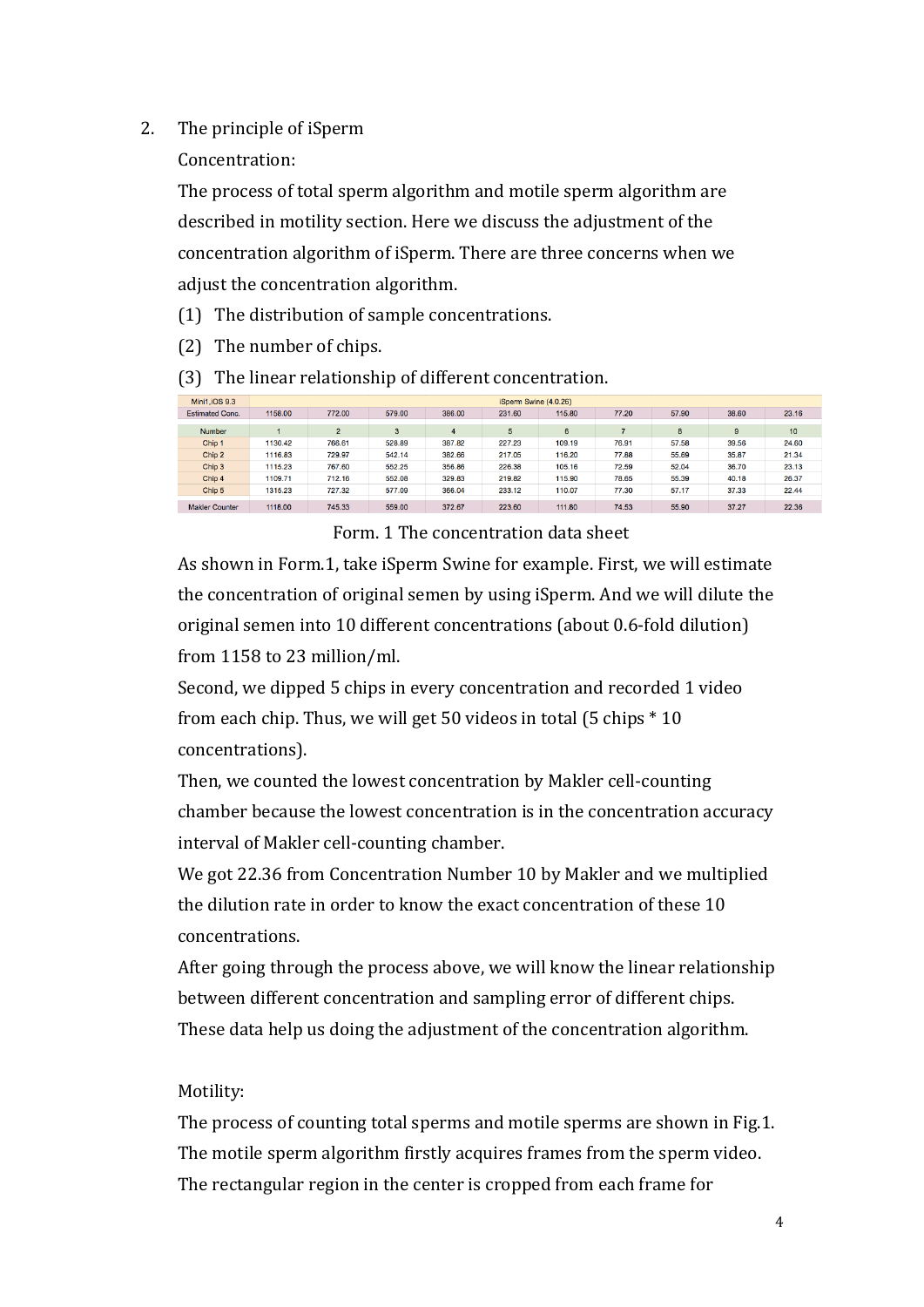counting sperms. After image processing, we filter sperm by their feature to count the labeled sperms from the binary image. The number of motile sperms is the difference between the previous frame and the current frame. Finally, the number of motile sperms is divided by the average of total sperms that is computed by summing up the total sperm numbers of each acquired frame and dividing this sum with the total duration of the frame acquisition.



Fig.1 Flow chart of image processing for total and motile sperm algorithm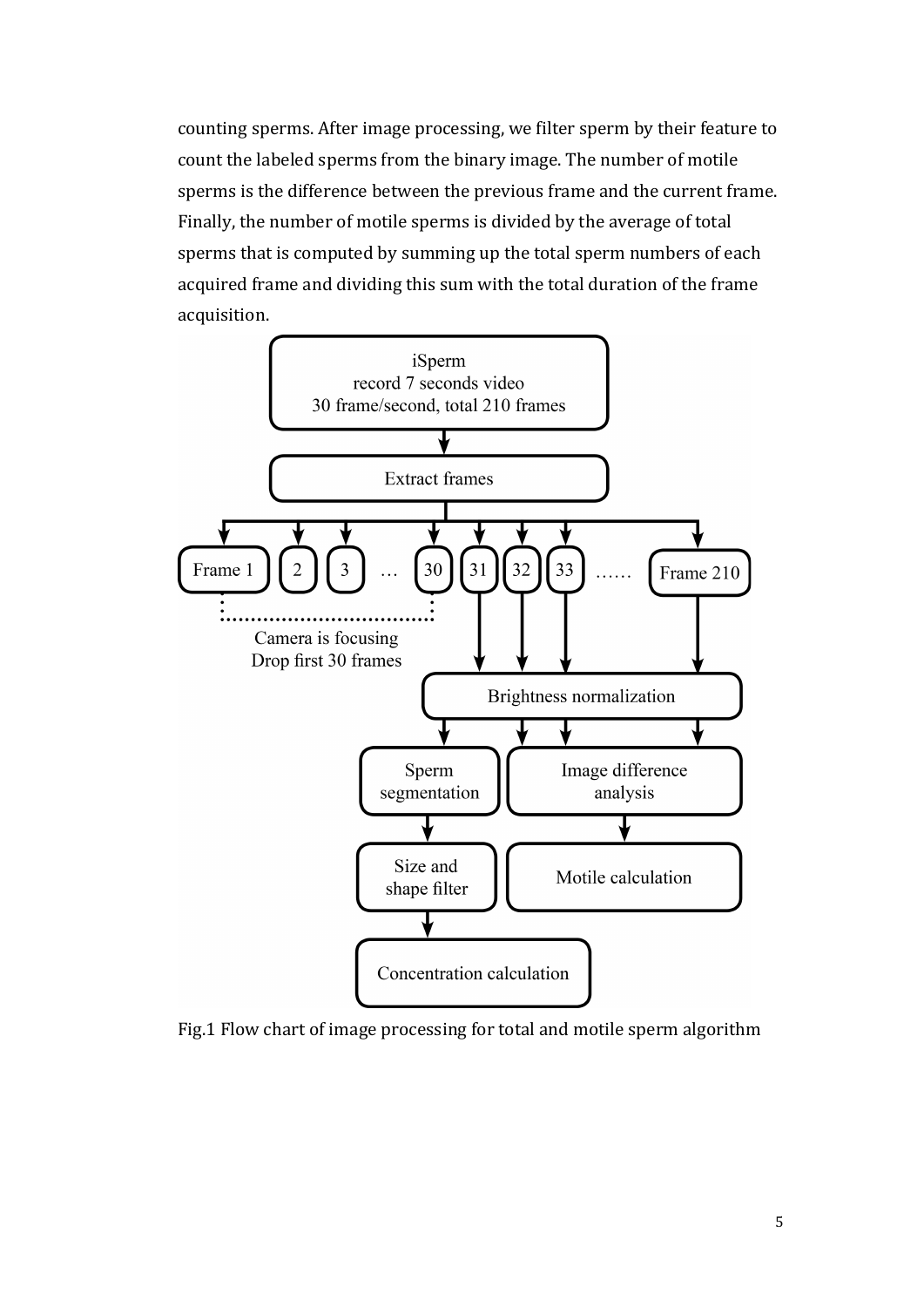- 3. Photometer, CASA and iSperm
	- (1) The principle of photometer:

Photometer is an optical instrument for measuring the absorption of light of a given wavelength of colored substances in solution. From the light absorption, Beer's law makes it possible to calculate the concentration of the colored substance in the solution. The principle of spectrophotometers is that monochromatic light is allowed to pass through a container, which optically flat windows contain the solution. It then reaches a light detector, which measures the intensity of the light compared to the intensity after passing through an identical cell with the same solvent but without the colored substance. From the ratio between the light intensities, knowing the light absorbing capacity of the colored substance makes it possible to calculate the concentration of the substance using Beer's law.

This technology is using in semen quality measurement. Since the sample volume is about 20  $\mu$ , which is more than the sample volume of CASA and iSperm, its CV result is relatively low compare to CASA and iSperm. Moreover, it can only know the concentration of the semen. It still needs other equipment to measure sperm motility and their morphology.

(2) CASA System:

The results may vary among different CASA instruments (Hu et al., 2013); even within the same CASA system with consistent settings of parameters (Ehlers et al., 2011), it is therefore necessary to perform the standardization and quality control for CASA. There are some strict rules when using CASA system to measure semen quality. For example, sperm concentration should less than  $50\times10^6$  ml<sup>-1</sup>. Also, the samples should be kept at the temperature of 37  $\degree$ C. However, because there is no standard practice to follow for the current CASA system, and no associated detection standard for the CASA instrument to be recommended by professional associations, the CASA instruments themselves are very difficult to be standardised and quality controlled. Holt et al. (1994) evaluated the same semen sample using five different CASA systems and found that the variation within one CASA system was higher than that between other CASA systems for all detected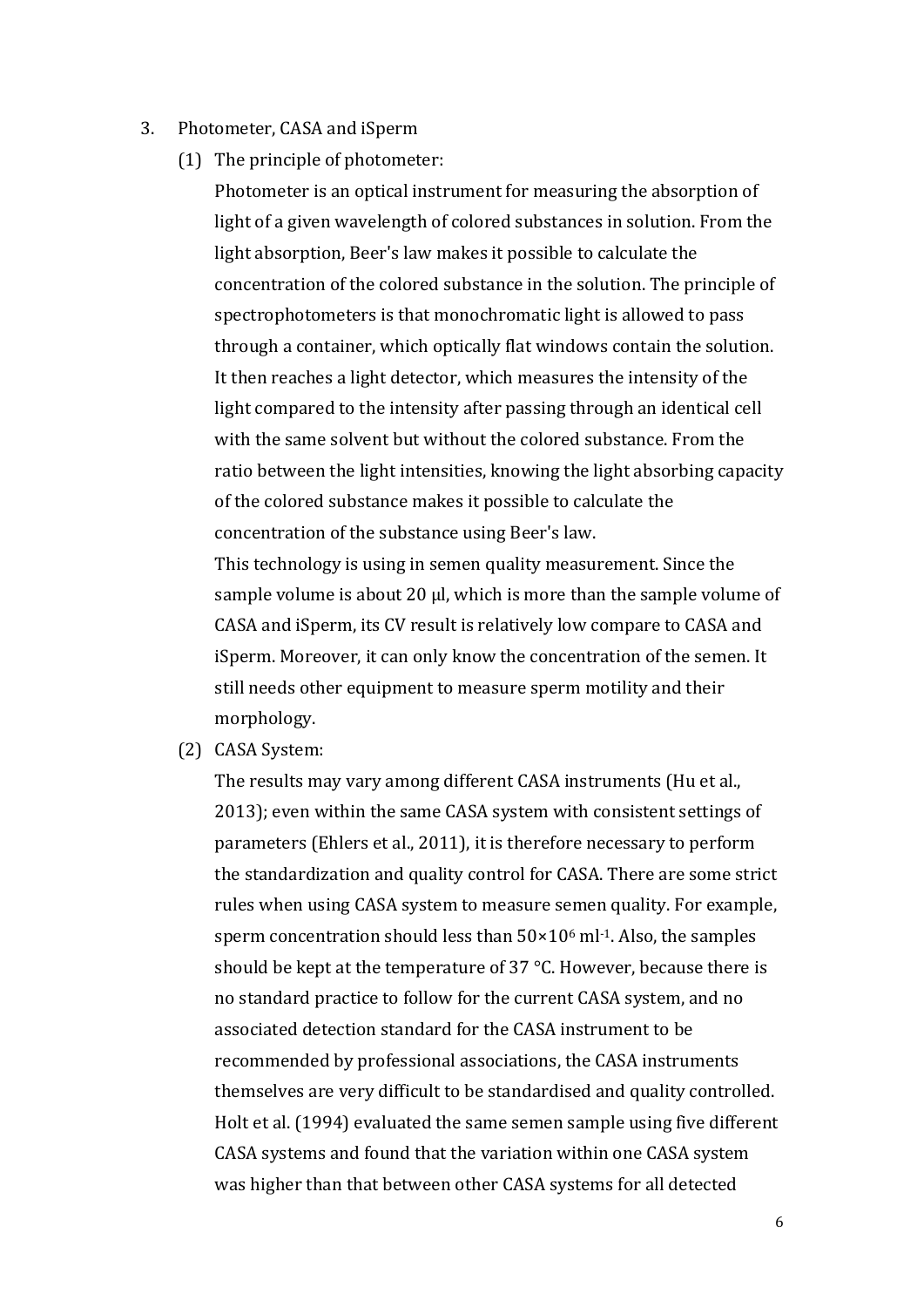parameters, indicating that the variation in sample processing and the technician's skill was more pronounced than that of the CASA system itself and that the training for the technicians and the standardization of sample processing was going to increase the reproducibility of the CASA instrument. According to Holt's study, the average coefficients of variation  $(CV)$  for sperm concentration decreased from 26.1% to 11.3%  $(P < 0.01)$  and sperm motility from 5.8% to 3.1%  $(P < 0.05)$ .

(3) iSperm:

According the operating procedure and algorithms described above, it is necessary to perform the standardization for iSperm. Moreover, the quality control should run through the entire process of semen analysis from the collection of semen samples to the detection result. Please follow the procedure described above to make sure the accuracy.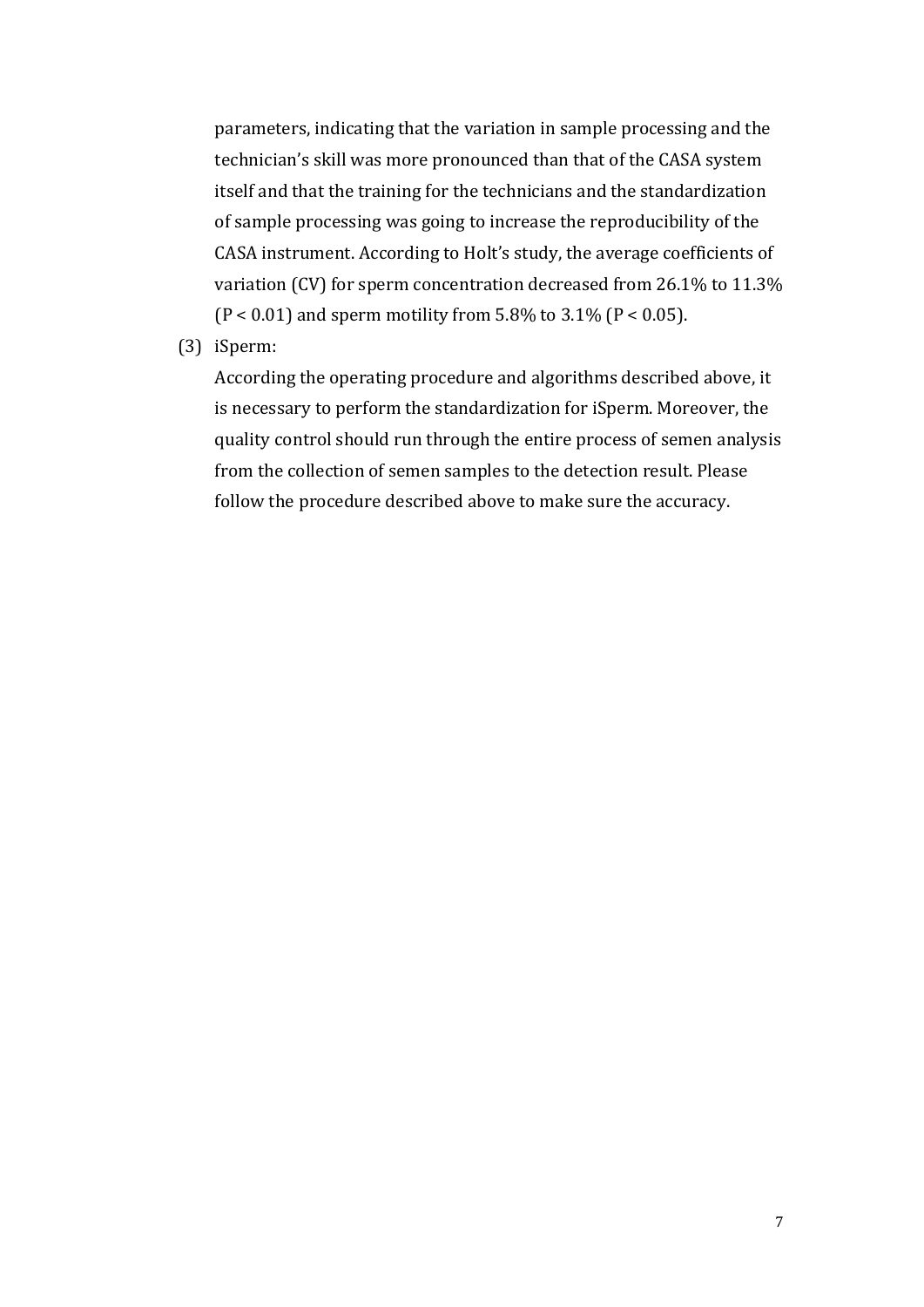4. How to compare iSperm with other sperm quality evaluation tools Please read the example of section 2.

If you want to inspect the concentration and motility of iSperm, here is the process that be suggested.

For fresh semen:

- (1) Collect fresh semen and remove impurities.
- (2) Warm up semen to  $37^{\circ}$ C with water bath.
- (3) Roughly estimate the semen concentration.
- (4) Dilute fresh semen with 0.6-fold dilution in to 5 to 10 different concentrations. For instance, in the roughly estimated semen concentration around 500 million/ml, you can dilute the semen into 500, 300, 180, 108, 64.8, 38.8 and 23.3 million/ml. A total of seven different concentrations of samples.
- (5) Dip 3 chips in every concentration and record 1 video from each chip. In the end you will get 21 videos (3 chips \*7 concentrations).
- (6) Record the video names (IMG\_00NN) and the corresponding iSperm results.
- (7) Take the sample of 23.3 million/ml to measure by CASA system.
- (8) Get the CASA system concentration and motility result and multiply the dilution rate to know the exact concentration of these 7 concentrations.

| Roughly   | iSperm | iSperm   | CASA Conc.   CASA Total |          | Video File      |
|-----------|--------|----------|-------------------------|----------|-----------------|
| Estimated | Conc.  | Motility | (after                  | Motility | <b>Names</b>    |
| Conc.     |        |          | multiply)               |          |                 |
| 500       | 480    | 80       | 512                     | 77       | <b>IMG 0019</b> |

(9) You will get a data sheet like this:

(10) Now you will know the linear relationship between different concentrations and sampling error of different chips. Please provide the record in this format following the procedure indicated above whenever you find any problem after comparing iSperm with other sperm quality evaluation tools.

Since there are differences of concentration and semen volume between swine and other animals, you can adjust number of concentrations you dilute into. For example, if the original semen concentration of equine is about 350 million/ml, you can dilute semen into 6 different concentrations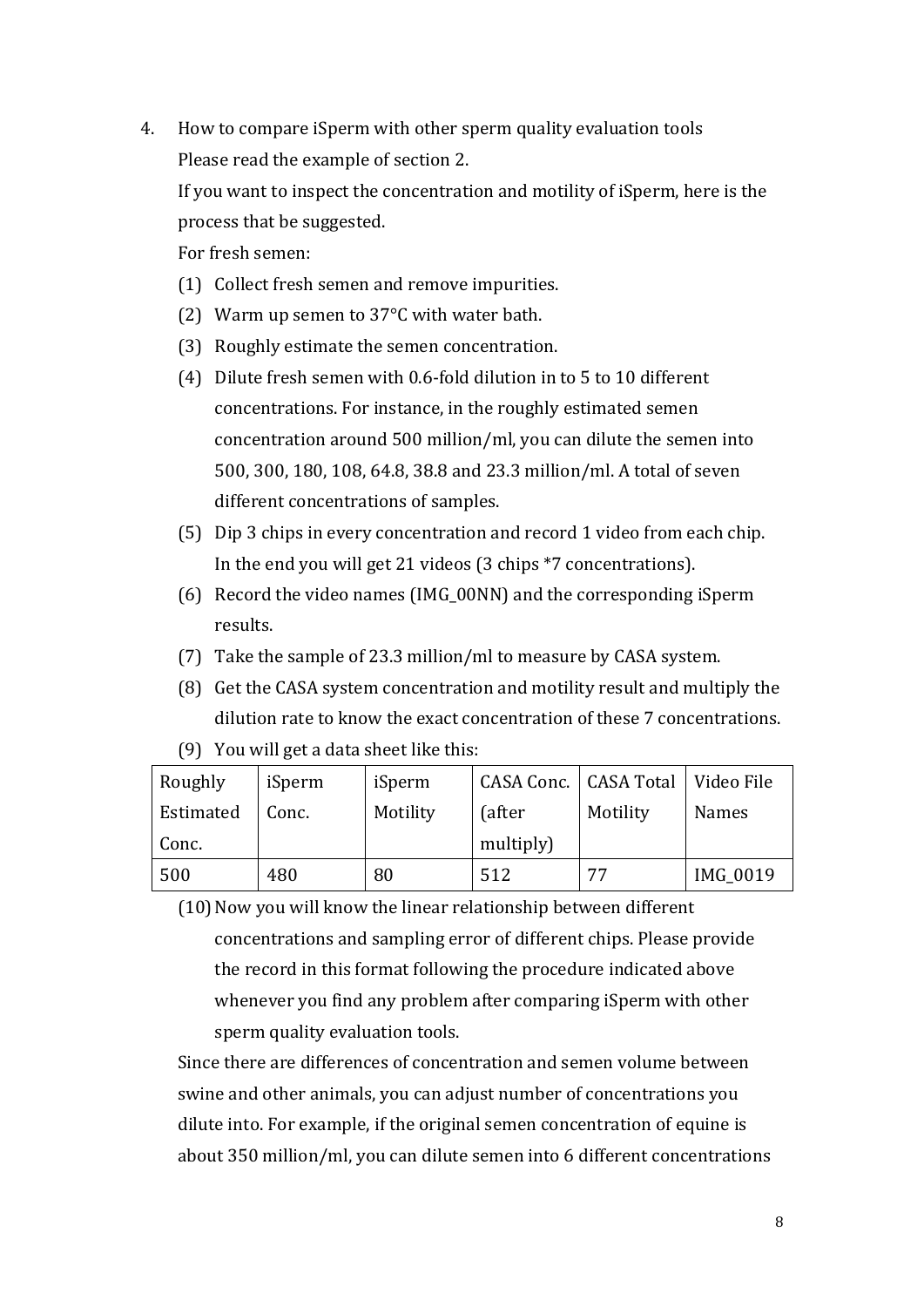from 350 to 20 million/ml. And you will get 18 videos. (3 chips  $*6$ concentrations).

The videos recorded by iSperm are very important for us to understand the problems when you encounter them.